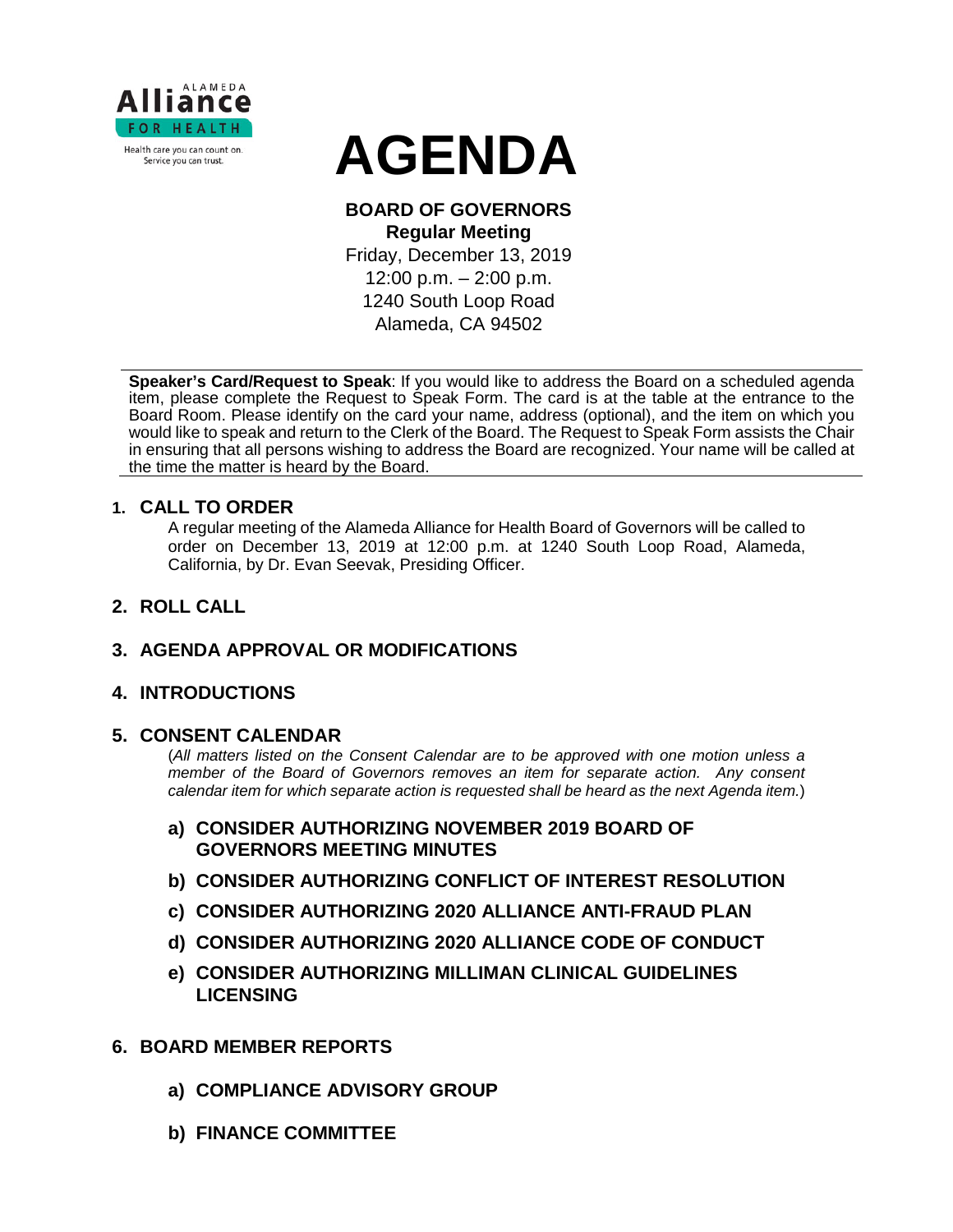## **7. CEO UPDATE**

#### **8. BOARD BUSINESS**

- **a) REVIEW AND APPROVE OCTOBER 2019 MONTHLY FINANCIAL STATEMENTS**
- **b) FISCAL YEAR 2020 FIRST QUARTER FORECAST PRESENTATION**
- **c) CalAIM PRESENTATION**

### **9. STANDING COMMITTEE UPDATES**

**10. UNFINISHED BUSINESS**

### **11.STAFF ADVISORIES ON BOARD BUSINESS FOR FUTURE MEETINGS**

#### **12. PUBLIC COMMENTS (NON-AGENDA ITEMS)**

#### **13.ADJOURNMENT**

## **NOTICE TO THE PUBLIC**

The foregoing does not constitute the final agenda. The final agenda will be posted no later than 24 hours prior to the meeting date.

The agenda may also be accessed through the Alameda Alliance For Health's Web page at [www.alamedaalliance.org](http://www.alamedaalliance.org/)

#### **NOTICE TO THE PUBLIC**

**At 1:45 p.m.,** the Board of Governors will determine which of the remaining agenda items can be considered and acted upon prior to 2:00 p.m., and will continue all other items on which additional time is required until a future Board meeting. All meetings are scheduled to terminate at 2:00 p.m.

The Board meets regularly on the second Friday of each month in the Alameda Alliance for Health Offices located 1240 S. Loop Road, Alameda, California. Meetings begin at 12:00 noon, unless otherwise noted. Meeting agendas and approved minutes are kept current on the Alameda Alliance for Health's website at [www.alamedaalliance.org.](http://www.alamedaalliance.org/)

An agenda is provided for each Board of Governors meeting, which list the items submitted for consideration. Prior to the listed agenda items, the Board may hold a study session to receive information or meet with another committee. A study session is open to the public; however, no public testimony is taken and no decisions are made. Following a study session, the regular meeting will begin at 12:00 noon. At this time, the Board allows oral communications from the public to address the Board on items NOT listed on the agenda. Oral comments to address the Board of Governors are limited to three minutes per person.